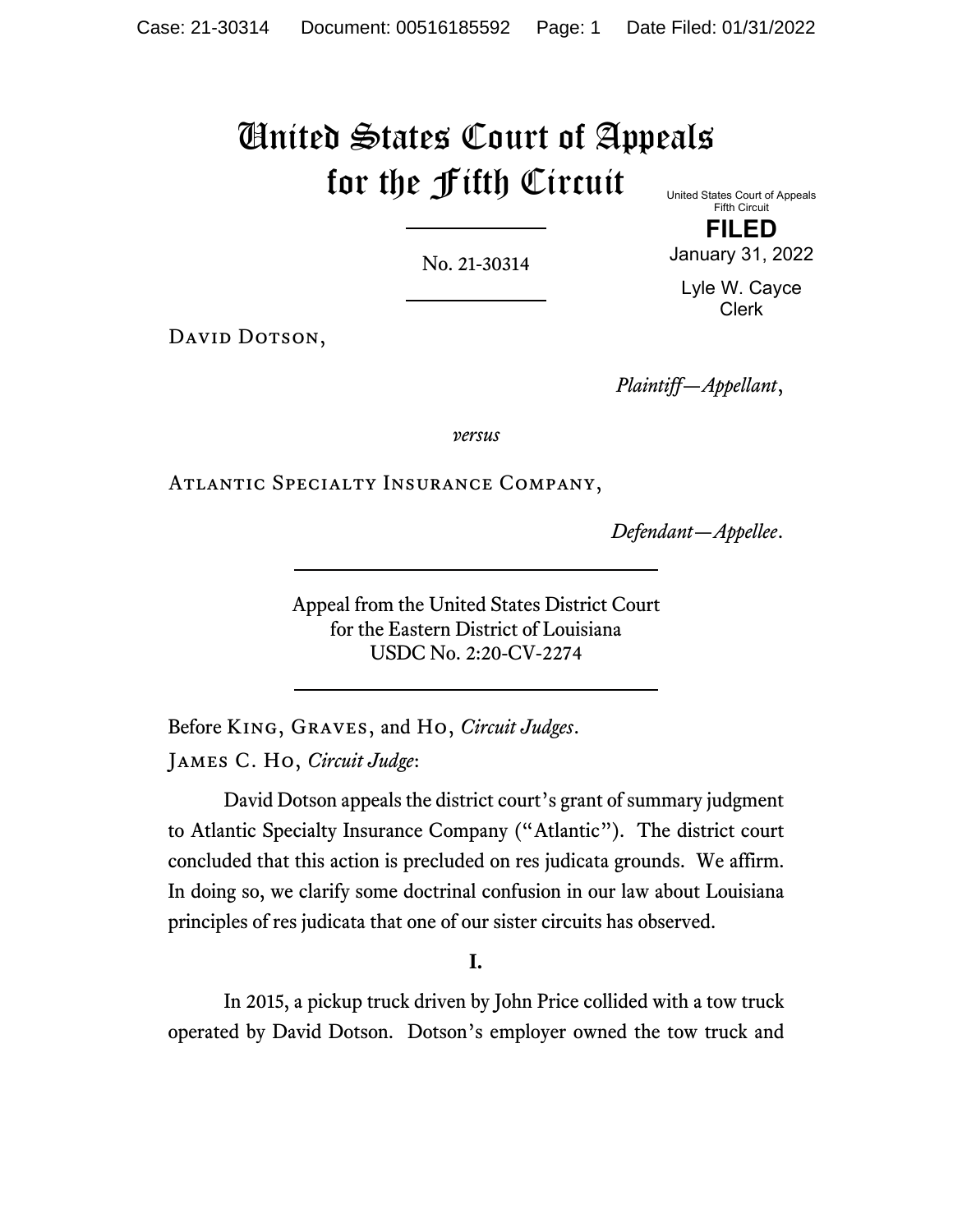insured it with Atlantic. State Farm Mutual Automobile Insurance Company ("State Farm") insured Price's truck.

Dotson filed suit in Louisiana state court against Price and State Farm, seeking damages for his injuries from the accident. He later added Atlantic and Progressive Direct Insurance Company ("Progressive")—Dotson's uninsured and underinsured ("UM") motorist insurer—to the action, asserting claims for UM coverage against both. After Dotson settled with Price and State Farm, Progressive removed the action to federal court on diversity grounds.

Throughout the litigation, Atlantic maintained that its insurance policy in effect at the time of the accident limited UM coverage to \$100,000 per accident. Dotson moved for partial summary judgment on the issue, arguing that the limit was actually \$1,000,000 per accident because the UM coverage waiver that Dotson's employer had executed in connection with this policy "d[id] not comply with Louisiana law." *See Dotson v. Price*, 399 F. Supp. 3d 617, 619 (E.D. La. 2019). The district court granted Dotson's motion after concluding that "the waiver [wa]s ineffective under Louisiana law" and thus the UM coverage limit had not been reduced to \$100,000, as Atlantic maintained. *Id.* at 623–24.

Shortly after the district court's ruling, Dotson and Atlantic filed a notice of settlement. As part of the settlement agreement, Dotson agreed to release "all claims" against Atlantic that Dotson "ha[d] asserted or was required to assert" in the action. A stipulation of dismissal with prejudice was filed on September 24, 2019.

Nine months later, Dotson filed a new action against Atlantic in state court. This time, Dotson asserted claims under Louisiana's bad faith statutes. *See* La. Rev. Stat. § 22:1892; La. Rev. Stat. § 22:1973. More specifically, Dotson alleged that Atlantic had breached the "duty of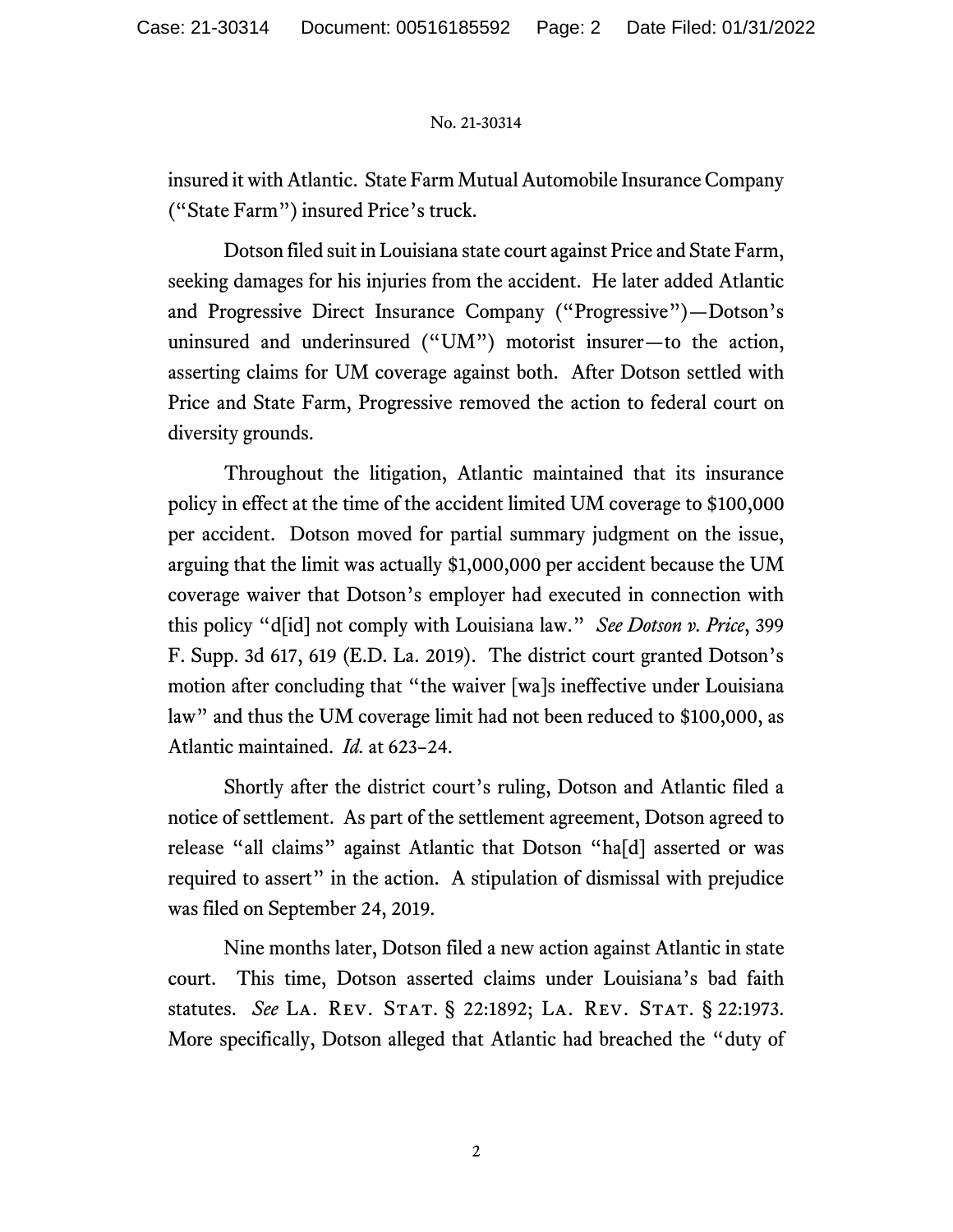good faith and fair dealing" imposed by those statutes by misrepresenting the UM coverage limits of its policy throughout the initial litigation. Dotson further asserted that Atlantic's misrepresentation led him to believe "that his claim was limited to a coverage limit of \$100,000 until very late into the litigation," which precluded him from fully developing all of his claims.

Atlantic removed this second suit to federal court, and then moved for summary judgment, arguing Dotson's claims were barred by res judicata. The district court granted Atlantic's motion, and Dotson timely appealed.

## **II.**

"This court reviews a grant of summary judgment de novo, applying the same standard as the district court." *Renfroe v. Parker*, 974 F.3d 594, 599 (5th Cir. 2020). "Summary judgment is appropriate 'if the movant shows that there is no genuine dispute as to any material fact and the movant is entitled to judgment as a matter of law.'" *Id.* (quoting FED. R. CIV. P. 56(a)). "The res judicata effect of a prior judgment is a question of law that we review de novo." *Oreck Direct, LLC v. Dyson, Inc.*, 560 F.3d 398, 401 (5th Cir. 2009) (quotations omitted).

## **III.**

"The rule of res judicata encompasses two separate but linked preclusive doctrines: (1) true res judicata or claim preclusion and (2) collateral estoppel or issue preclusion." *Stevens v. St. Tammany Par. Gov't*, 17 F.4th 563, 570 (5th Cir. 2021) (quotations omitted). This appeal concerns the former. "Claim preclusion, or res judicata, bars the litigation of claims that either have been litigated or should have been raised in an earlier suit." *Id.* (quotations omitted).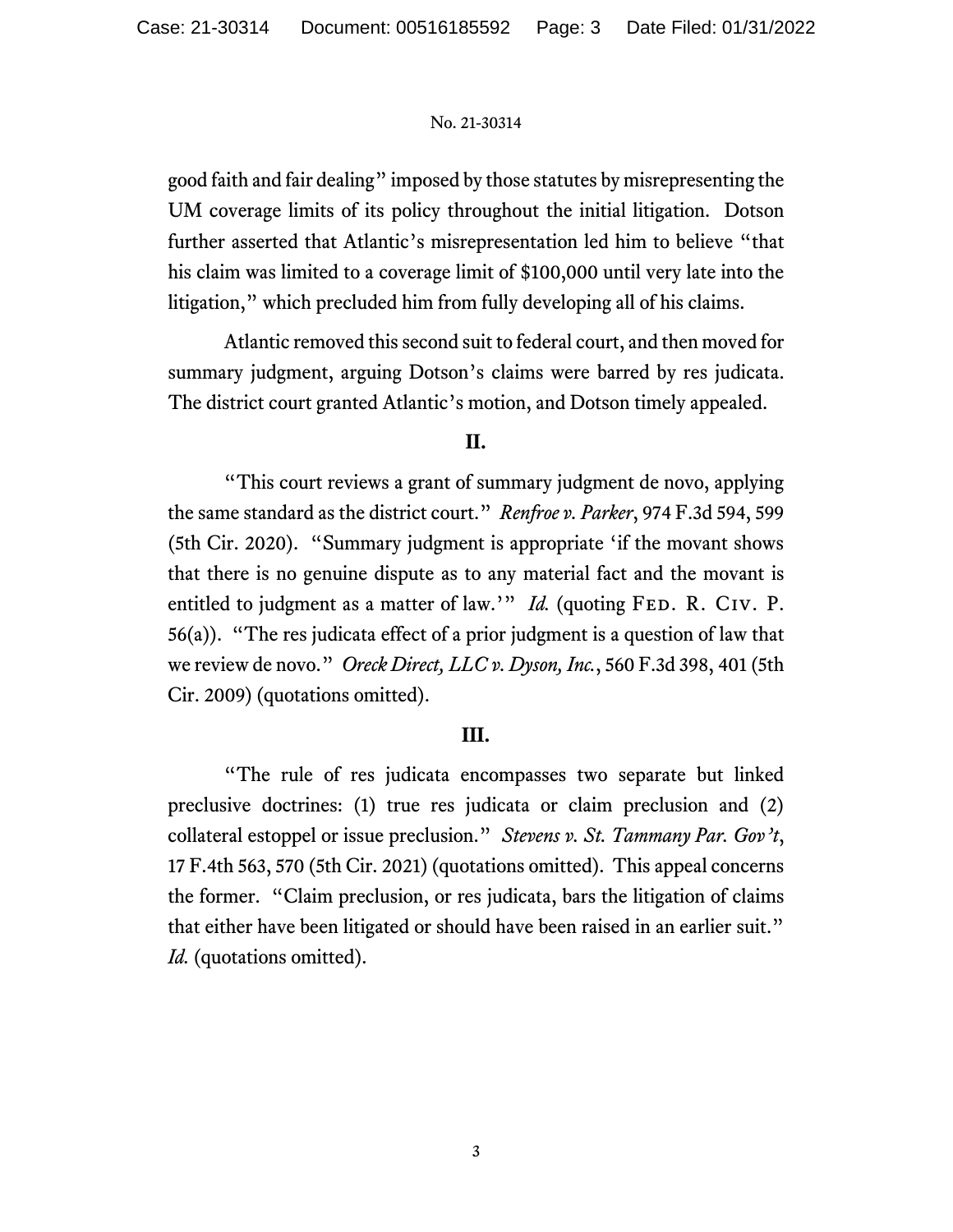## **A.**

Preclusion law varies from jurisdiction to jurisdiction—in some, res judicata applies only to the claims actually brought in the previous suit, whereas in others, res judicata might apply more broadly to other claims. To determine which law applies, we look to the court where the prior judgment was entered. *Compare Black v. N. Panola Sch. Dist.*, 461 F.3d 584, 588 (5th Cir. 2006) ("To determine the preclusive effect of a state court judgment in a federal action, federal courts must apply the law of the state from which the judgment emerged.") (quotations omitted), *with Semtek Int'l Inc. v. Lockheed Martin Corp.*, 531 U.S. 497, 508 (2001) ("[F]ederal common law governs the claim-preclusive effect of a dismissal by a federal court sitting in diversity.").

Here, the judgment in Dotson's initial action was entered by the same court that this action was removed to—the Eastern District of Louisiana, sitting in diversity. We therefore apply federal common law. *See id.* However, "[a]s a matter of federal common law, federal courts sitting in diversity apply the preclusion law of the forum state unless it is incompatible with federal interests." *Anderson v. Wells Fargo Bank, N.A.*, 953 F.3d 311, 314 (5th Cir. 2020) (citing *Semtek*, 531 U.S. at 508). Thus, as a matter of federal common law, Louisiana law determines what preclusive effect (if any) the judgment in Dotson's earlier action has on his claims in this action. [1](#page-3-0)

<span id="page-3-0"></span><sup>&</sup>lt;sup>1</sup> We acknowledge, however, that at least one of our unpublished decisions has created confusion on this point, as one of our sister circuits has noted. *See Chavez v. Dole Food Co.*, 836 F.3d 205, 231 & n.153 (3rd Cir. 2016) (discussing conflict among our unpublished opinions). Notwithstanding *Semtek*, one of our unpublished opinions concluded that Louisiana law requires the application of federal res judicata principles when assessing the preclusive effect of judgments entered by federal courts in Louisiana sitting in diversity*. Compare Frank C. Minvielle LLC v. Atl. Ref. Co.*, 337 F. App'x. 429, 434 (5th Cir. 2009) (applying federal law principles notwithstanding *Semtek*), *with Tigert v. Am. Airlines Inc.*, 390 F. App'x. 357, 362 (5th Cir. 2010) (following *Semtek*).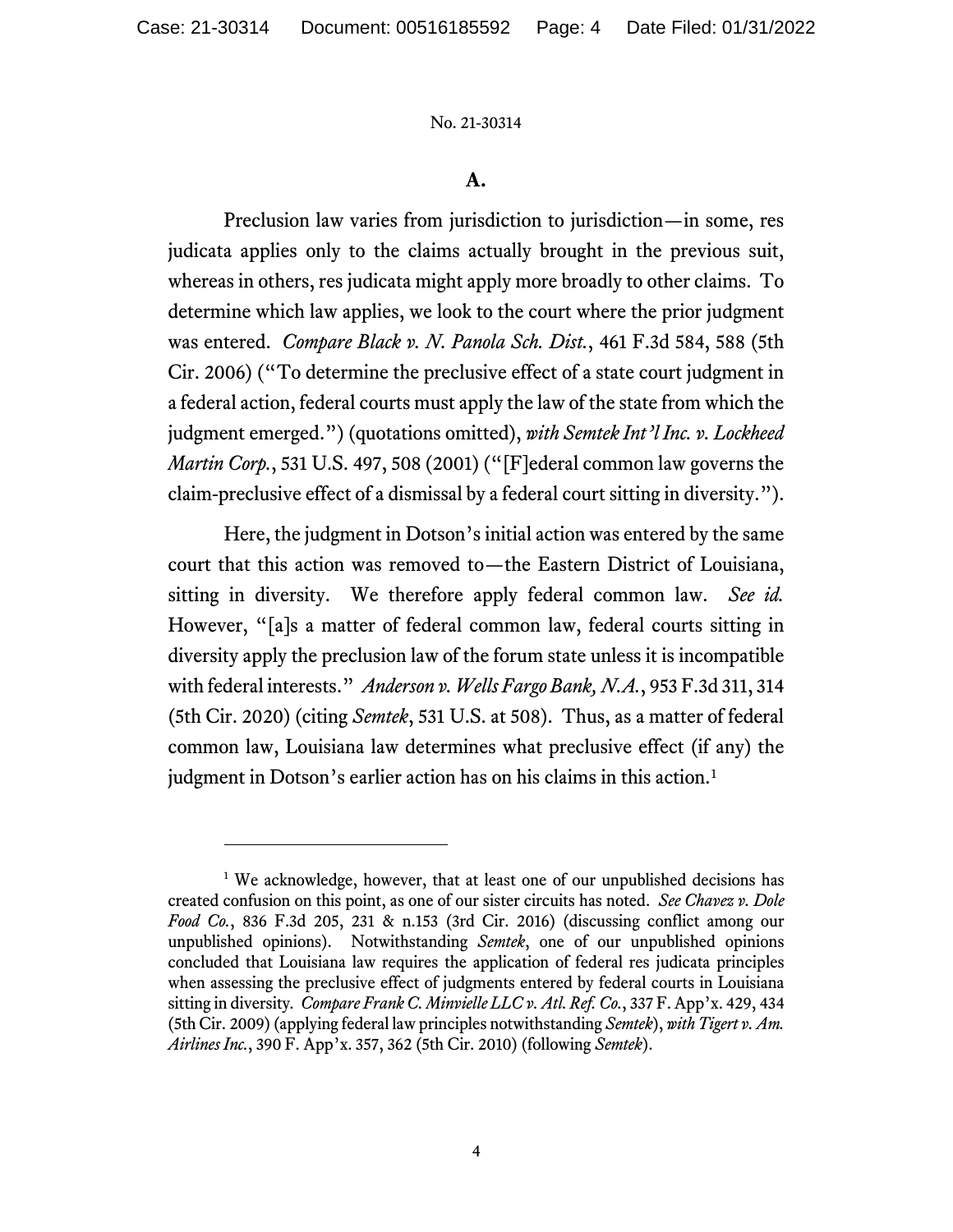## **B.**

Louisiana "provides a broad application of res judicata to foster judicial efficiency and protect litigants from duplicative litigation." *Lafreniere Park Found. v. Broussard*, 221 F.3d 804, 810 (5th Cir. 2000). That said, "any doubt concerning application of the principle of res judicata must be resolved against its application." *Kelty v. Brumfield*, 633 So. 2d 1210, 1215 (La. 1994).

Louisiana's res judicata statute provides that "a valid and final judgment is conclusive between the same parties, except on appeal or other direct review" and that "all causes of action existing at the time of final judgment arising out of the transaction or occurrence that is the subject matter of the litigation are extinguished." LA. REV. STAT.  $\S$  13:4231(1)– (2). The Louisiana Supreme Court has explained that, under § 13:4231, a second action is precluded when five elements are satisfied: "(1) the judgment is valid; (2) the judgment is final; (3) the parties are the same; (4)

Our holding today makes clear that, under *Semtek*, Louisiana law applies in this setting. In doing so, we acknowledge, as did the Third Circuit, that "before *Semtek*, Louisiana courts stated that the claim-preclusive effect of all federal judgments was controlled by federal principles of claim preclusion." *Chavez*, 836 F.3d at 231. But we are skeptical of the notion that "Louisiana court[s] ha[ve] chosen to ignore *Semtek* outright by looking to federal law, rather than state law, to assess the claim-preclusive effects of a judgment issued by a federal district court sitting in diversity." *Id. But see In re Marshall Legacy Found.*, 279 So. 3d 977, 980 (La. Ct. App. 2019) (citing *Minvielle* for the proposition that, notwithstanding *Semtek*, Louisiana courts apply federal law in determining the preclusive effect of federal diversity judgments). We therefore apply principles of Louisiana law to determine the preclusive effect of the prior judgment at issue here.

That said, we agree with the district court that we would "reach the same outcome regardless of whether Louisiana or federal law applies." *Am. Home Assurance Co. v. Chevron, USA, Inc.*, 400 F.3d 265, 271 n.20 (5th Cir. 2005). *See also Lafreniere Park Found. v. Broussard*, 221 F.3d 804, 808 (5th Cir. 2000) (noting Louisiana's res judicata statute "is modeled on the federal doctrine"); *Armbruster v. Anderson*, 250 So. 3d 310, 316 (La. Ct. App. 2018) (describing "res judicata under Louisiana law" as "akin to federal law").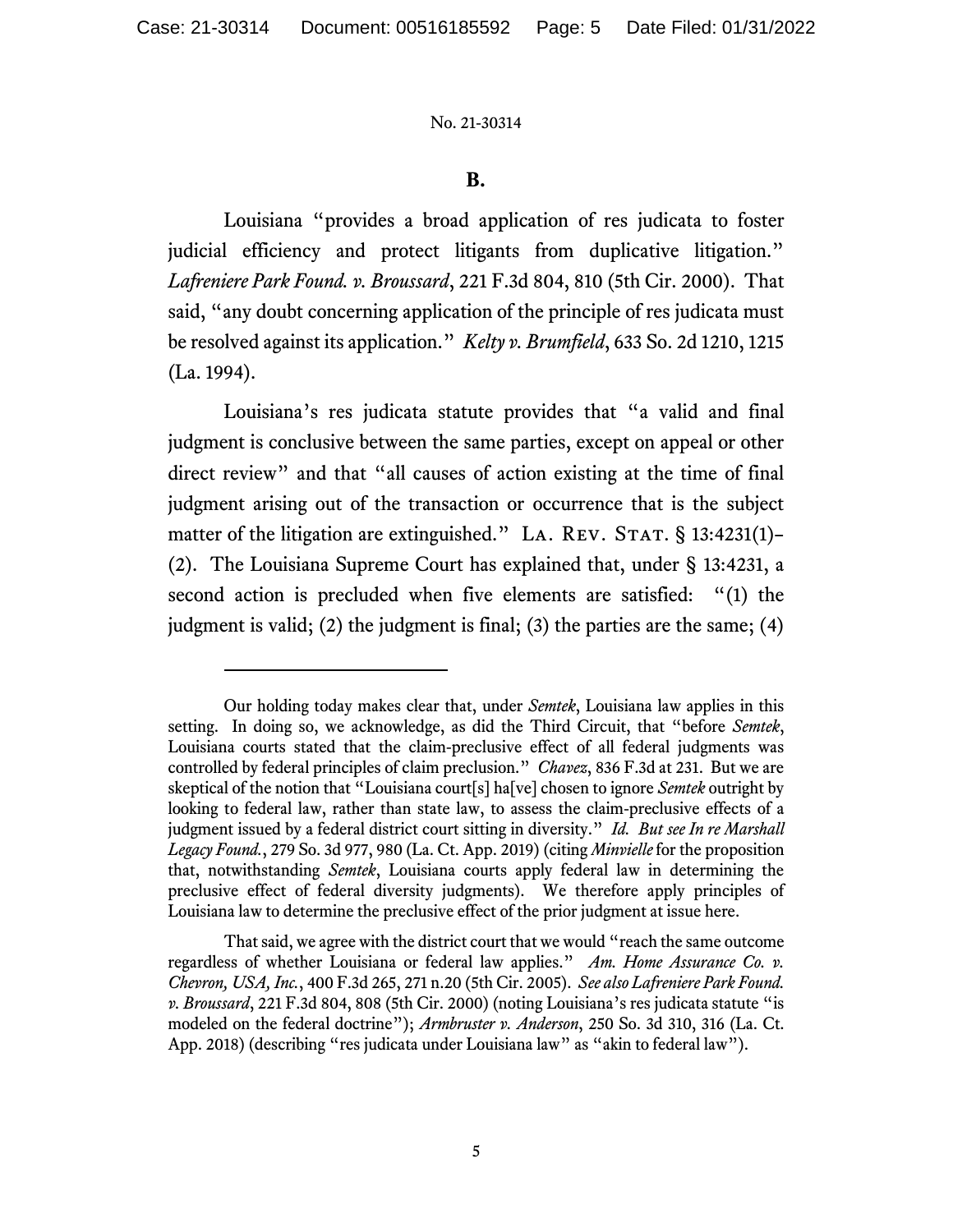the cause or causes of action asserted in the second suit existed at the time of final judgment in the first litigation; and (5) the cause or causes of action asserted in the second suit arose out of the transaction or occurrence that was the subject matter of the first litigation." *Chevron U.S.A., Inc. v. State*, 993 So. 2d 187, 194 (La. 2008) (quotations omitted). *See also Shearman v. Asher*, 851 So. 2d 1226, 1229 (La. Ct. App. 2003) (noting "consent judgments are given res judicata effect").

It is undisputed that the first four elements are satisfied here. Thus, the critical issue is whether this action arises out of the same "transaction or occurrence that was the subject matter of" the earlier action. *See Chevron*, 993 So. 2d at 194. To resolve that question, we must "examin[e] . . . the facts underlying the event[s] in dispute." *Holly & Smith Architects, Inc. v. St. Helena Congregate Facility*, 872 So. 2d 1147, 1152 (La. Ct. App. 2004).

We agree with the district court that the two actions brought by Dotson are "intertwined and center around the same set of operative facts," namely, Dotson's damages from the accident, the coverage he was entitled to under Atlantic's policy, and Atlantic's response to Dotson's claim for coverage. Indeed, Louisiana courts have found that similar types of bad faith claims are factually intertwined with the underlying contract claim. *See Kosak v. La. Farm Bureau Cas. Ins. Co.*, 316 So. 3d 522, 530 (La. Ct. App. 2020); *Spear v. Prudential Prop. & Cas. Ins. Co.*, 727 So. 2d 640, 643 (La. Ct. App. 1999). We therefore conclude that this action "arises out of the same nucleus of facts" as Dotson's initial suit, the issue of Atlantic's alleged bad faith in misrepresenting its UM coverage "could have been raised" in that initial suit, and Dotson "did not specifically reserve" the right to bring this second suit as part of his settlement agreement with Atlantic. *Shearman*, 851 So. 2d at 1229–30. Thus, Dotson's "second suit . . . is barred by res judicata." *Id. See Lafreniere Park Found.*, 221 F.3d at 811 (an action is barred by res judicata under Louisiana law when "[b]oth of the actions concern a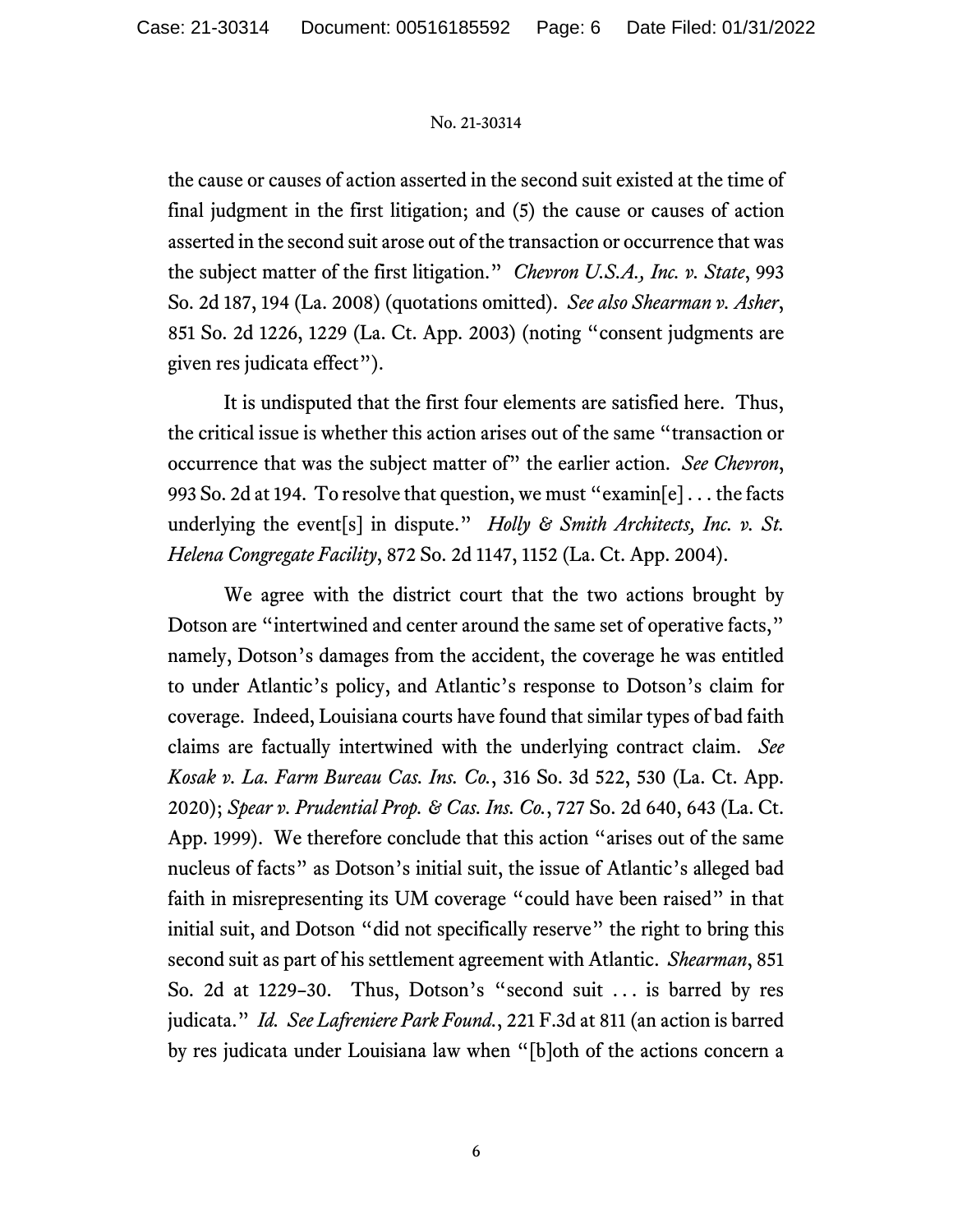group of facts so connected as to constitute a single wrong and so logically related that judicial economy and fairness mandate that all issues be tried in one suit").

Dotson resists this conclusion, stressing that this "bad faith action constitutes a separate cause of action from his prior claim" because it is based upon a distinct set of legal obligations on the part of Atlantic. This, in his view, means that res judicata cannot apply.

To be sure, prior to 1990, "a second action would be barred by the defense of res judicata only when the plaintiff seeks the same relief based on the same cause or grounds." LA. REV. STAT. § 13:4231, cmt. a. But in 1990, Louisiana "broadened its res judicata law to correspond with federal law." *Lafreniere Park Found.*, 221 F.3d at 810. Under the current iteration of Louisiana's res judicata statute, "[t]he central inquiry is not whether the second action is based on the same cause or cause of action (a concept which is difficult to define) but whether the second action asserts a cause of action which arises out of the transaction or occurrence which was the subject matter of the first action." *Terrebonne Fuel & Lube, Inc. v. Placid Ref. Co.*, 666 So. 2d 624, 632 (La. 1996) (quoting LA. REV. STAT. § 13:4231, cmt. a). So while Dotson is correct that Louisiana's bad faith statutes impose duties on Atlantic that are "separate and distinct from its duties under the insurance contract," *Wegener v. Lafayette Ins. Co.*, 60 So. 3d 1220, 1229 (La. 2011), this action remains barred by res judicata.

## **C.**

Finally, Dotson contends that an exception to res judicata applies because this case presents "exceptional circumstances." LA. REV. STAT. § 13:4232(A)(1). "The 'exceptional circumstances' exception generally applies to complex procedural situations in which litigants are deprived of the opportunity to present their claims due to unanticipated quirks in the system,